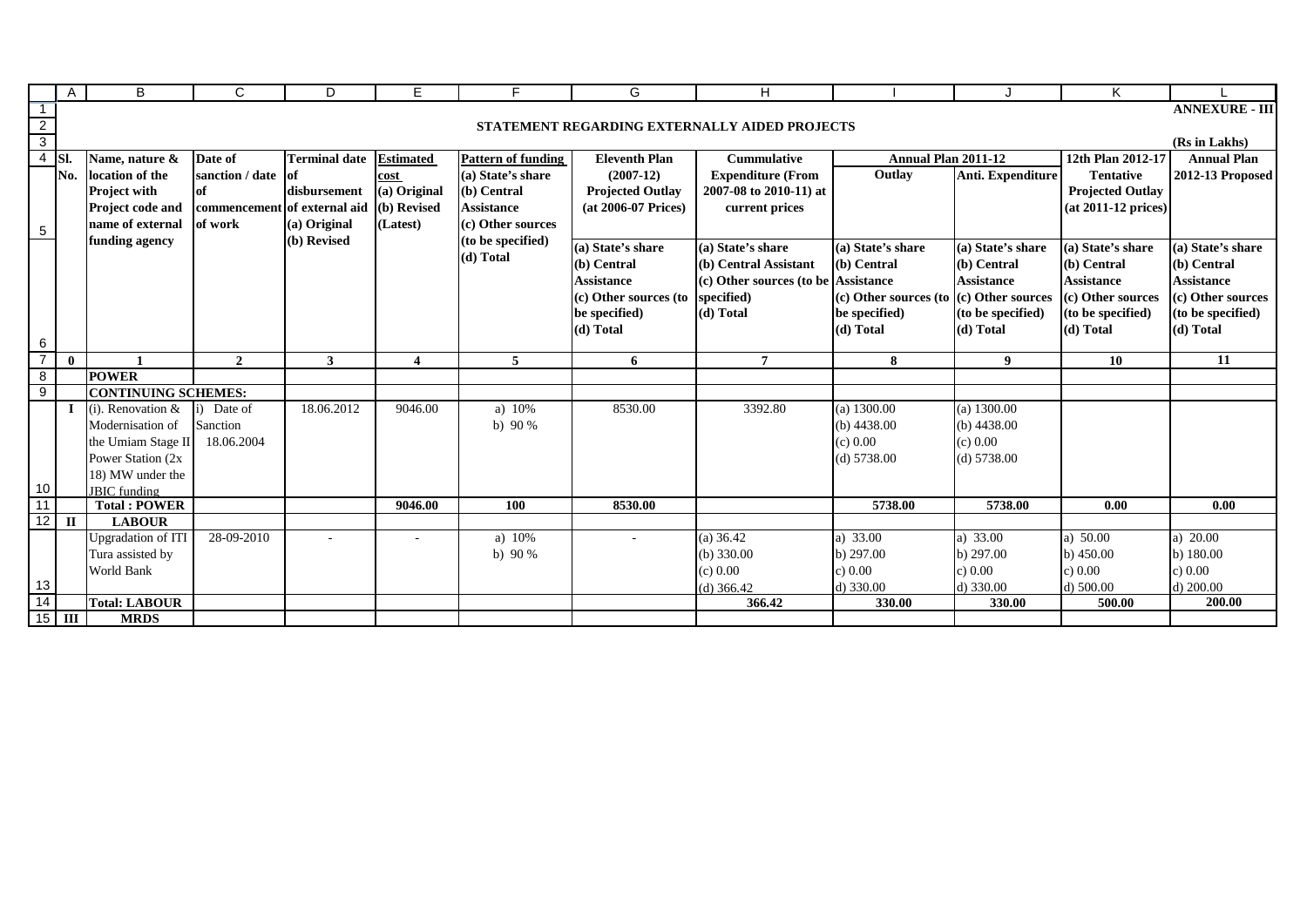|                       | $\overline{A}$ | B                                     | C                        | D              | E.                           | F                        | G                  | н                |                      | J                        | K                  | L                        |
|-----------------------|----------------|---------------------------------------|--------------------------|----------------|------------------------------|--------------------------|--------------------|------------------|----------------------|--------------------------|--------------------|--------------------------|
|                       |                | Livelihood                            |                          |                | (a) State Share (a) $13.91%$ |                          | 11000.00           |                  | a) $600.00$          | a) $600.00$              |                    |                          |
|                       |                | Improvement                           |                          |                |                              | (b) $48.34%$             |                    |                  | b) 2500              | b) 2500                  |                    |                          |
|                       |                | Project of                            |                          |                | 2394.00 (5.04                | $(c)$ 27.13% + 10.62     |                    |                  | c) Financial         | c) Financial             |                    |                          |
|                       |                | Meghalaya                             |                          |                | M US \$                      |                          |                    |                  | Institutions-2386.43 | Institutions-            |                    |                          |
|                       |                |                                       |                          |                | (b) IFAD Loan (d) 100%       |                          |                    |                  | Beneficiary          | 2386.43                  |                    |                          |
|                       |                |                                       |                          |                | $= 8322.00$                  |                          |                    |                  | Contribution-1090.48 | Beneficiary              |                    |                          |
|                       |                |                                       |                          |                | (17.52 M)                    |                          |                    |                  | d) 6576.91           | Contribution-            |                    |                          |
|                       |                |                                       |                          |                | US\$                         |                          |                    |                  |                      | 1090.48                  |                    |                          |
|                       |                |                                       |                          |                | (c)                          |                          |                    |                  |                      | d) 6576.91               |                    |                          |
|                       |                |                                       |                          |                | Institutional                |                          |                    |                  |                      |                          |                    |                          |
|                       |                |                                       |                          |                | $Finance =$                  |                          |                    |                  |                      |                          |                    |                          |
|                       |                |                                       |                          |                | 4669.00 (9.83                |                          |                    |                  |                      |                          |                    |                          |
|                       |                |                                       |                          |                | M US \$                      |                          |                    |                  |                      |                          |                    |                          |
|                       |                |                                       |                          |                | Beneficiary                  |                          |                    |                  |                      |                          |                    |                          |
|                       |                |                                       |                          |                | Contribution                 |                          |                    |                  |                      |                          |                    |                          |
| 16<br>$\frac{18}{17}$ |                |                                       |                          |                | $\circ$                      |                          |                    |                  |                      |                          |                    |                          |
|                       |                | <b>Total: MRDS</b>                    |                          |                | 17214.00                     | 100                      | 11000.00           |                  | 6576.91              | 6576.91                  |                    | $\overline{0.00}$        |
|                       | IV             | Meghalaya                             | 2012-13                  | 2020.00        | 115000.00                    | a) 50%                   | $\blacksquare$     |                  |                      | $\blacksquare$           | 75000.00           | (a) 500.00               |
|                       |                | <b>Integrated Rural</b>               |                          |                |                              | b) $50%$                 |                    |                  |                      |                          |                    | (b) $4500.00$            |
|                       |                | Development                           |                          |                |                              |                          |                    |                  |                      |                          |                    | (c) 0.00                 |
| $\frac{18}{19}$       |                | Program(MIRDP)<br><b>Total: MIRDP</b> |                          |                | 115000.00                    |                          |                    |                  |                      |                          |                    | (d) $5000.00$<br>5000.00 |
| 20                    | $\mathbf{V}$   | <b>ADB</b> (ROADS)                    |                          |                |                              |                          |                    |                  |                      |                          | 75000.00           |                          |
|                       |                | i) Garobadha-Dalu                     | $\sim$                   |                | $\blacksquare$               |                          | a) 1852.00         |                  |                      |                          |                    |                          |
| 21                    |                | road                                  |                          |                |                              |                          |                    |                  | a) 300.00            |                          | a) 17875.80        |                          |
|                       |                | ii) Mawshynrut-                       | $\sim$                   | $\sim$         | ÷.                           |                          | b) 16668.00        | $\sim$           |                      | $\sim$                   |                    | (a) $1200.00$            |
| 22                    |                | Hahim road                            |                          |                |                              |                          |                    |                  | b) 2700.00           |                          | b) 1986.20         | (b) $10800.00$           |
|                       |                | iii) Mawngap-                         | $\sim$                   | $\sim$         | $\sim$                       | $\sim$                   | c)<br>$\sim$ $-$   | $\sim$           |                      | $\overline{\phantom{a}}$ |                    | (c) 0.00                 |
|                       |                | Umpung road                           |                          |                |                              |                          |                    |                  | 0.00<br>c)           |                          | 0.00<br>c)         | $(d)$ 12000.00           |
| $\frac{23}{24}$       |                | <b>TOTAL</b>                          | $\overline{a}$           | $\sim$         | $\sim$                       | $\sim$                   | d) 18520.00        | $\sim$           | d) $3000.00$         | $\omega$                 | d) 19862.00        |                          |
|                       |                | <b>Total: ADB</b>                     | $\overline{\phantom{a}}$ | $\blacksquare$ | $\blacksquare$               |                          | 18520.00           |                  | 3000.00              | $\blacksquare$           | 19862.00           | 12000.00                 |
| $\frac{25}{26}$       |                | (Roads)                               |                          |                |                              |                          |                    |                  |                      |                          |                    |                          |
|                       | <b>VI</b>      | <b>ADB</b> (URBAN)                    |                          |                |                              |                          |                    |                  |                      |                          |                    |                          |
|                       |                | Urban                                 | $2010 - 11$              |                | (a) $34975.00$               | a) $10\%$                | (a) 50.00          | (a) $100.00$     | $(a)$ 100.00         | $(a)$ 100.00             | (a) 1500.00        | $(a)$ 950.00             |
|                       |                | Development                           |                          |                |                              | b) $90%$                 | $(c)$ 450.00 (EAP) | (c) 737.16 (EAP) | (c) 108.00 (EAP)     | (c) 108.00 (EAP)         | (c) 13500.00 (EAP) | (c) 8550.00 (EAP)        |
|                       |                | Project for Shillong                  |                          |                |                              |                          | (d)500.00          | $(d)$ 873.16     | $(d)$ 1200.00        | $(d)$ 1200.00            | $(d)$ 15000.00     | $(d)$ 9500.00            |
|                       |                | <b>NERCCDIP</b>                       |                          |                |                              |                          |                    |                  |                      |                          |                    |                          |
| 27                    |                |                                       |                          |                |                              |                          |                    |                  |                      |                          |                    |                          |
| 28                    |                | <b>Total: ADB</b>                     | $\overline{\phantom{a}}$ | $\blacksquare$ | 34975.00                     | $\overline{\phantom{a}}$ | 500.00             | 873.16           | 1200.00              | 1200.00                  | 15000.00           | 9500.00                  |
|                       |                | (Urban)<br><b>ADB (SKILL</b>          | 2012-13                  | $\blacksquare$ |                              |                          |                    |                  |                      |                          |                    | a) $450.00$              |
|                       |                | <b>DEVELOPMENT</b>                    |                          |                |                              |                          |                    |                  |                      |                          |                    | b) $50.00$               |
| 29                    |                |                                       |                          |                |                              |                          |                    |                  |                      |                          |                    | d) $500.00$              |
|                       |                |                                       |                          |                |                              |                          |                    |                  |                      |                          |                    |                          |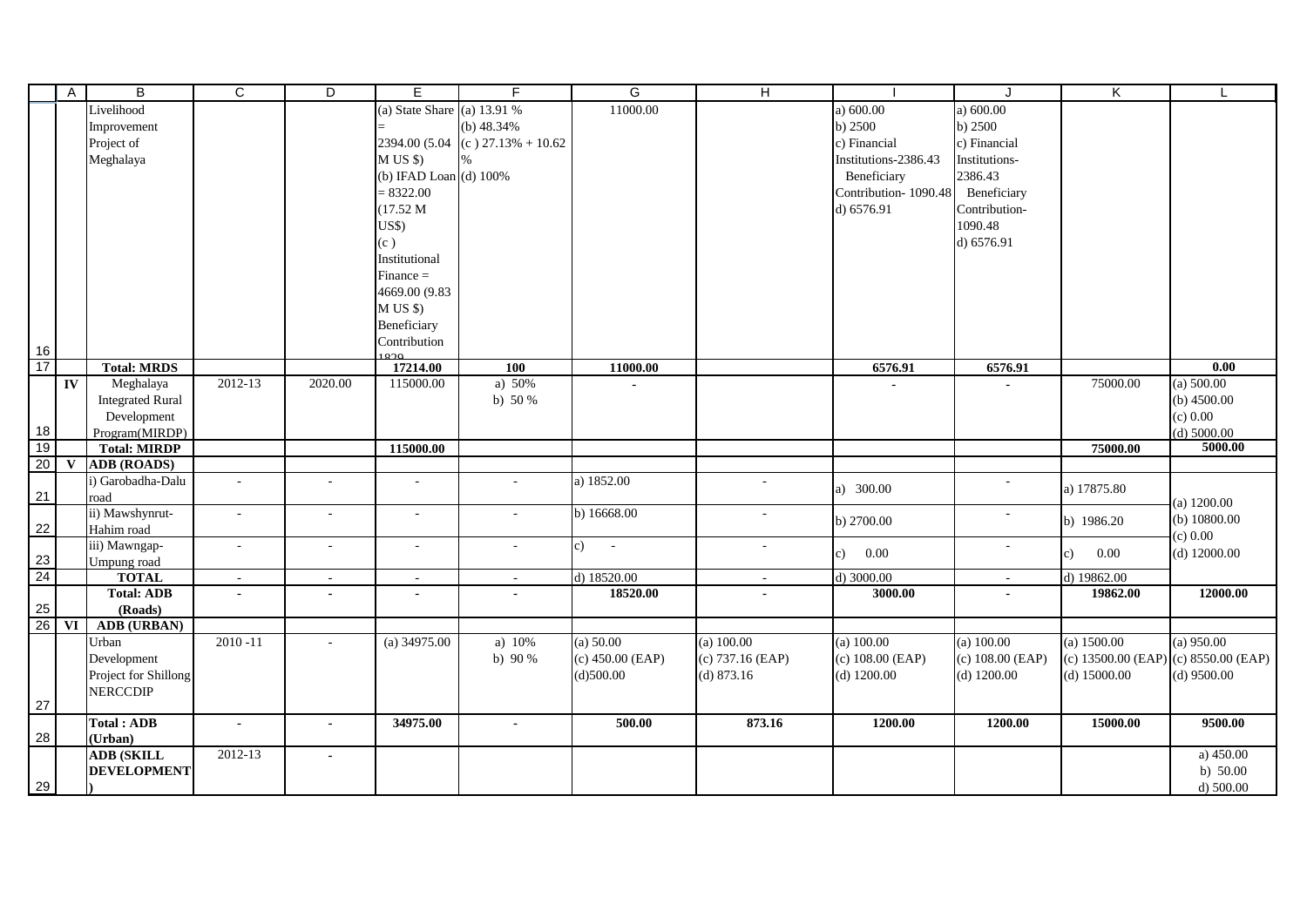|    | $\overline{A}$ | B                        | $\overline{c}$ | $\overline{D}$ | E         | F.     | G      | $\overline{H}$ |        | J     | Κ         | L        |
|----|----------------|--------------------------|----------------|----------------|-----------|--------|--------|----------------|--------|-------|-----------|----------|
|    |                | <b>Total ADB</b>         |                |                |           |        |        |                |        |       |           | 500.00   |
|    |                | (SKILL                   |                |                |           |        |        |                |        |       |           |          |
|    |                | <b>DEVELOPMENT</b>       |                |                |           |        |        |                |        |       |           |          |
| 30 |                |                          |                |                |           |        |        |                |        |       |           |          |
|    |                | 31 VII EDUCATION         |                |                |           |        |        |                |        |       |           |          |
|    |                | <b>State Project</b>     |                |                |           |        |        |                |        |       |           |          |
|    |                | Implementation           |                |                |           |        |        |                |        |       |           |          |
| 32 |                | Unit - Meghalaya         |                |                |           |        |        |                |        |       |           |          |
|    |                | <b>IDA-Project Third</b> | $\sim$         | $\sim$         | $\sim$    | $\sim$ | $\sim$ |                | $\sim$ | 26.64 |           | 100.00   |
|    |                | Technical                |                |                |           |        |        |                |        |       |           |          |
| 33 |                | <b>Education Project</b> |                |                |           |        |        |                |        |       |           |          |
|    |                | <b>TOTAL(EDUCA</b>       |                |                |           |        |        |                |        | 26.64 | 0.00      |          |
| 34 |                | TION)                    |                |                |           |        |        |                |        |       |           | 100.00   |
|    |                | 35 VIII JICA Projects    |                |                |           |        |        |                |        |       |           |          |
| 36 |                | a. Water Supply          |                |                |           |        |        |                |        |       |           |          |
|    |                | (i) Providing            |                |                | 250000.00 |        |        |                |        |       | 250000.00 | 5000.00  |
|    |                | Drinking Water           |                |                |           |        |        |                |        |       |           |          |
|    |                | Supply & basic           |                |                |           |        |        |                |        |       |           |          |
|    |                | facility to              |                |                |           |        |        |                |        |       |           |          |
|    |                | environmentally          |                |                |           |        |        |                |        |       |           |          |
|    |                | degraded areas of        |                |                |           |        |        |                |        |       |           |          |
|    |                | East Khasi Hills &       |                |                |           |        |        |                |        |       |           |          |
|    |                | Jaintia Hills            |                |                |           |        |        |                |        |       |           |          |
|    |                | districts in the State   |                |                |           |        |        |                |        |       |           |          |
|    |                | of Meghalaya             |                |                |           |        |        |                |        |       |           |          |
| 37 |                |                          |                |                |           |        |        |                |        |       |           |          |
|    |                | (ii) Greater Ampati      |                |                | 3157.00   |        |        |                |        |       | 3157.00   | 500.00   |
|    |                | & Greater                |                |                |           |        |        |                |        |       |           |          |
| 38 |                | garobadha WSS            |                |                |           |        |        |                |        |       |           |          |
|    |                | (iii) Greater Dalu       |                |                | 7976.00   |        |        |                |        |       | 7976.00   |          |
| 39 |                | <b>WSS</b>               |                |                |           |        |        |                |        |       |           | 500.00   |
|    |                | (iv) Constn of           |                |                | 21555.00  |        |        |                |        |       | 21555.00  | 500.00   |
|    |                | Storage Dam for          |                |                |           |        |        |                |        |       |           |          |
| 40 |                | Tura WSS                 |                |                |           |        |        |                |        |       |           |          |
|    |                | (v) Nongstoin            |                |                | 13394.00  |        |        |                |        |       | 13394.00  | 500.00   |
| 41 |                | Urban WSS                |                |                |           |        |        |                |        |       |           |          |
|    |                | (vi) Small               |                |                | 90000.00  |        |        |                |        |       | 90000.00  | 5400.00  |
|    |                | Multipurpose             |                |                |           |        |        |                |        |       |           |          |
| 42 |                | Reservoirs               |                |                |           |        |        |                |        |       |           |          |
| 43 |                | <b>TOTAL(WSS)</b>        |                |                | 386082.00 |        |        |                |        |       | 386082.00 | 12400.00 |
| 44 |                | b. POWER                 |                |                |           |        |        |                |        |       |           |          |
|    |                | (i) Renovation,          |                |                | 37668.00  |        |        |                |        |       | 37668.00  | 100.00   |
|    |                | Modernisation &          |                |                |           |        |        |                |        |       |           |          |
|    |                | <b>Upgration</b> of      |                |                |           |        |        |                |        |       |           |          |
| 45 |                | Umiam Stage III          |                |                |           |        |        |                |        |       |           |          |